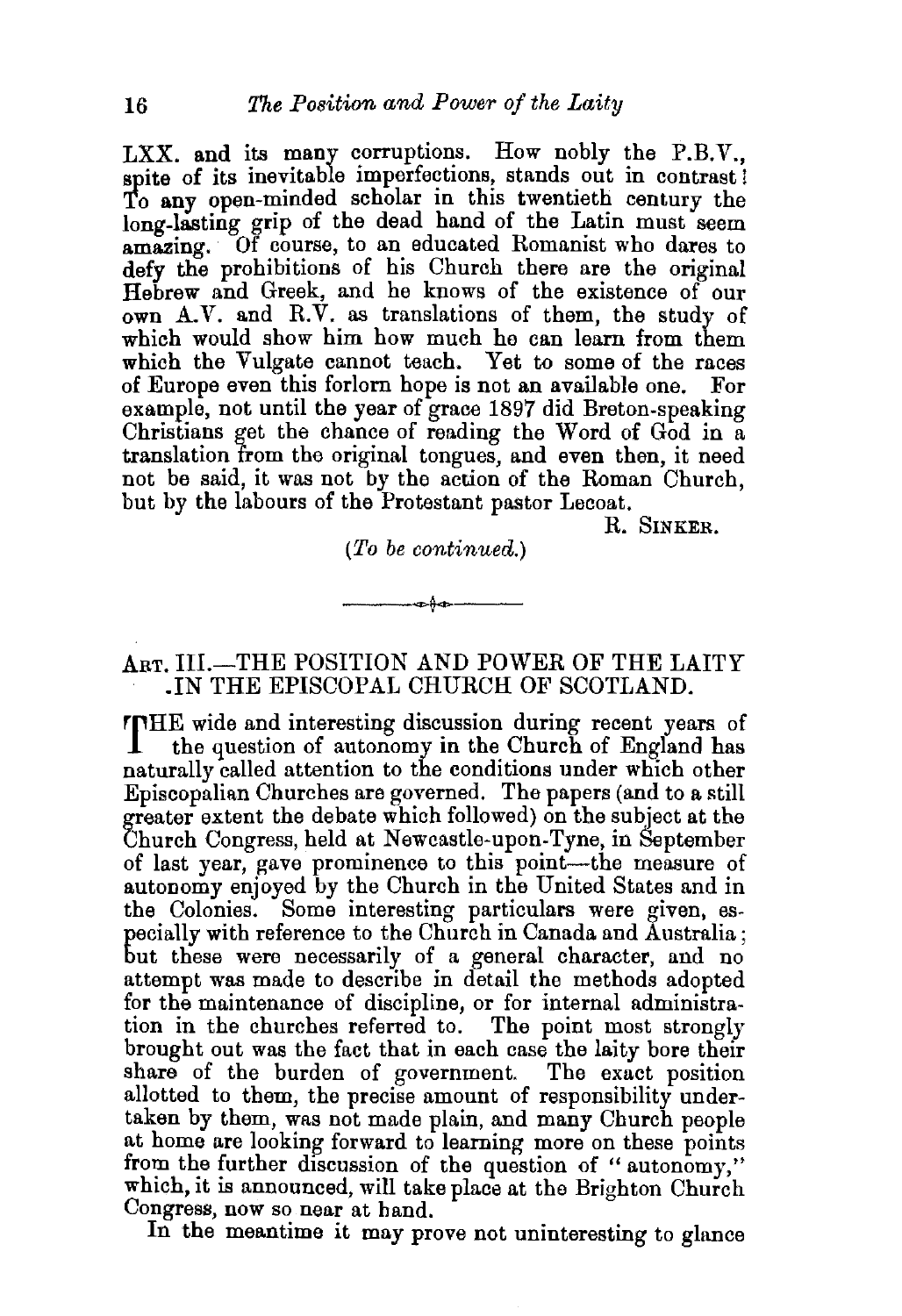briefly at the position occupied by the laity in the councils of the Scottish Episcopal Church. It is, of course, essentially a self-governing Church. The State does not recognise it; the titles of its dignitaries are mere courtesy titles, and it looks in vain for any aid from public funds even for its schools. It has to fight its own battle, and so far it has managed to do so with very fair success. Its small " population" of 125,000 is almost lost in the sea of Presbyterianism which surrounds it, and the comparatively numerous body of clergy (over 300) in charge of "parishes" are fully occupied<br>in tending flocks scattered over yast tracts of country. In in tending flocks scattered over vast tracts of country. nearly every respect there is greater likeness to the Church in the Colonies than to the great Church across the Border. And in government the similarity is maintained. Until about a quarter of a century ago the condition of the Scottish Episcopal Church, from an administrative point of view, was somewhat chaotic. There was an almost total want of organization, and Bishops, clergy, and laity, each in their own particular province, acted without reference to, and often with little consideration for, one another. The laity were autocrats in the congregation, but had little influence in the councils of the Church. The institution, in 1876, of a governing body, termed the "Representative Church Council," changed all It is true that this Council deals with nothing beyond the finances of the Church, but in this, as in many other instances, the control of finance gives the key to the situation, and in some respects the Representative Church Council is the most powerful factor in Scottish Episcopal Church Government. Further powers are given to the laity under certain of the Canons of the Church, a Code which also dates from the year 1876; but it is in the Church Council that laymen are given the opportunity, if they have the will, to make their influence widely felt. With certain noteworthy exceptions, it may be confidently stated that they do not take full advantage of this opportunity. There is probably not the same apathy with regard to Church affairs in Scotland as in England, but it is only on very rare occasions that one meets with a layman who has even the most elementary knowledge of the internal working of the administration of his Church, and this remark applies to office-bearers as well as to the ordinary and generally uninterested Church members. This suggests a difficulty which will have to be reckoned with in formulating any scheme of self-government for the Church of England. The ignorance which obtains amongst all classes of society on all matters of Church government will only be removed by years of persistent labour on the part of those,

2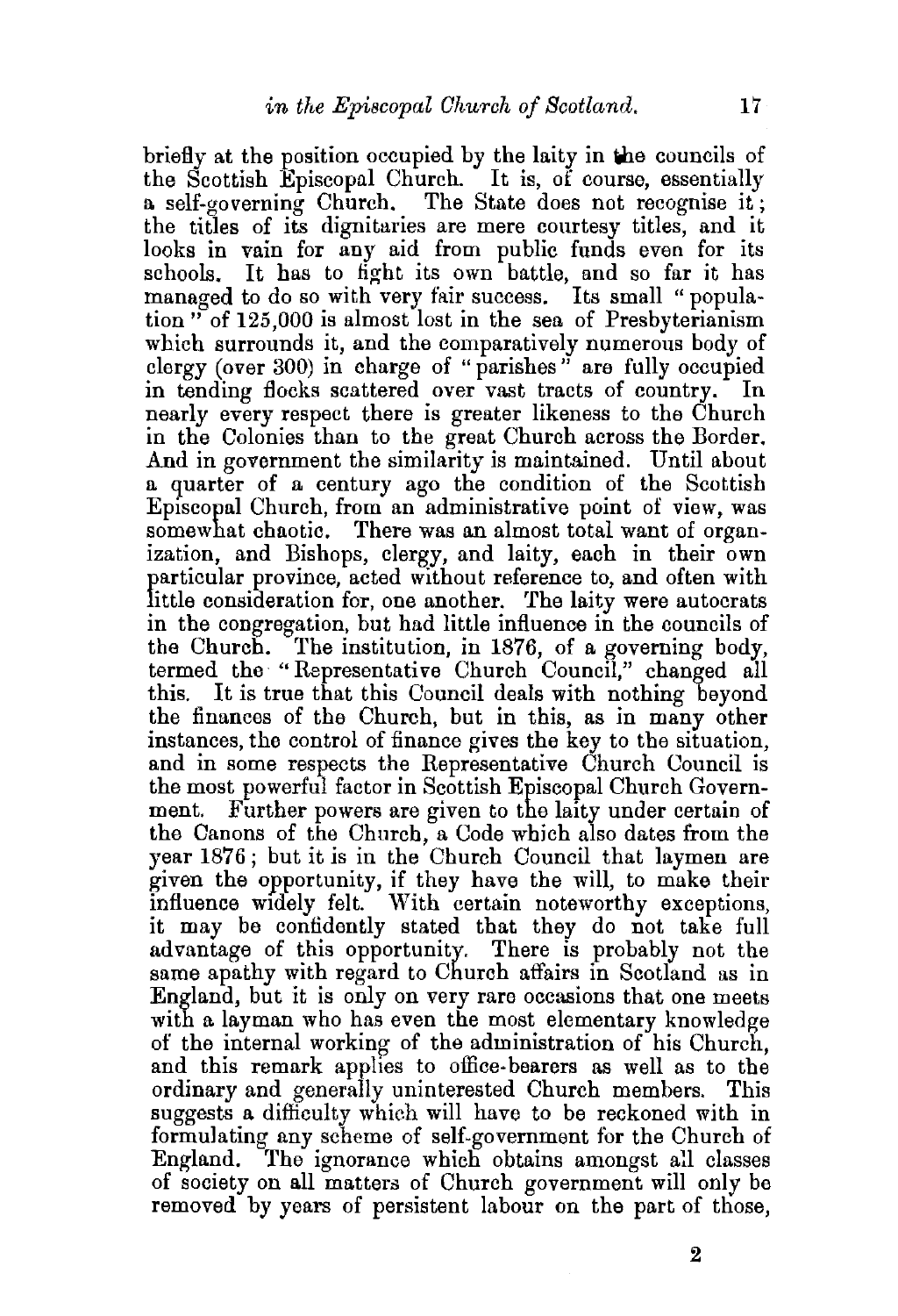clergy and laity alike, who are really and truly interested in the welfare of their Church.

Writing as a member of the Church of England long resident in Scotland, I should say that, while there is not the same apathy with regard to Church questions amongst Scottish Episcopalians as may fairly be laid to the charge of their brethren across the Border, there is, considering that they are members of a small community struggling for existence in an unsympathetic atmosphere, a woeful amount of ignorance where one would expect to find intelligent knowledge. In England the laity of the Church allow themselves to be put to shame by the systematic and business-like manner in which members of the Nonconformist bodies manage their church affairs. In Scotland the genius for administration which so distinguishes the race is liberally drawn upon by Presbyterians for the perfecting of the organization under which their churches are administered. The elder or deacon of a Scottish Presbyterian Church is almost too well informed on every point touching its discipline and government, and it may safely be assumed that the representative to the General Assembly (a synod held annually, in May, in Edinburgh) will have an intelligent appreciation of every subject likely to arise for discussion.

At the same time, it must be conceded that a marked improvement has taken place during recent years in the interest manifested by Scottish Episcopalians in Church work. An authority on the subject<sup>1</sup> was able recently to announce that it was interesting to note the "great influence which the Representative Church Council has had on the welfare of the Church in Scotland since it was called into existence nearly a quarter of a century ago. By giving the laity an equal voice with the clergy in all that relates to the practical management of her affairs, those in authority in the Scottish Episcopal Church have shown that her ancient and Scriptural system of government is not inconsistent with the democratic sentiments of the Scottish people, and have thus taken out of the way part, at least, of the old opposition to Episcopacy-that it is oligarchical and absolute in government. It is to be hoped that the early years of this century will see a further extension of the same principle in the direction of permitting laymen to share with the clergy the responsibility of carrying through whatever legislative schemes may be deemed advisable m order to adapt the organization of the Church to the varying needs of the times." This tribute to the satisfactory work accomplished by the Church Council is probably well de-

<sup>&</sup>lt;sup>1</sup> The editor of the "Scottish Episcopal Church Year-Book."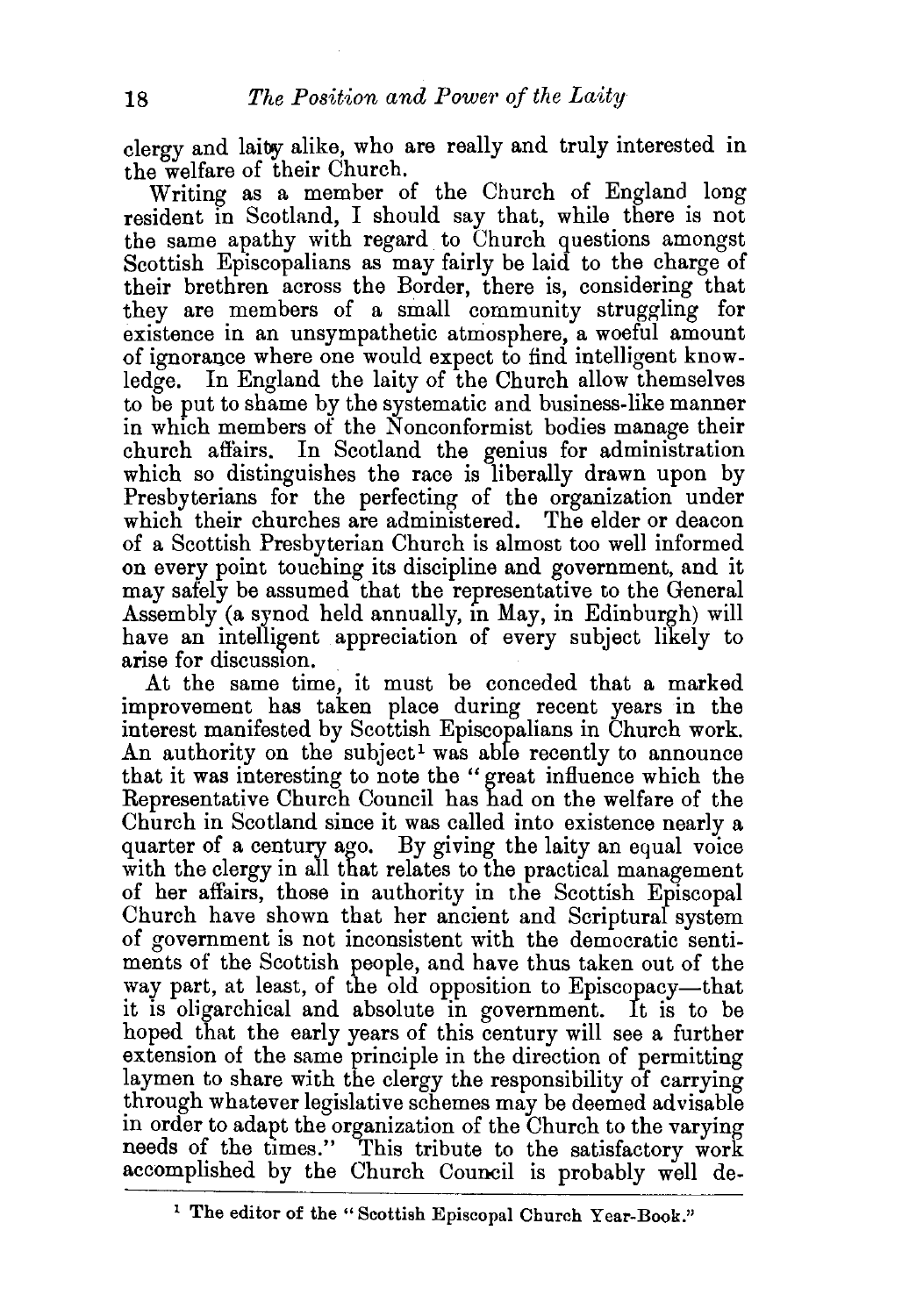served, but I am inclined to think that the success claimed for the organization has been achieved by the energy and business capacity of a comparatively small section of the members of the Council rather than the intelligent interest of a majority of the representatives.

It is not easy to ascertain with any degree of definiteness the precise position occupied by the laity in the Church, and the extent of their power varies greatly in different congregations. This want of uniformity arises from the fact that in nearly every case the individual church has its own constitution, differing perhaps (although often on some point of minor importance) from the rest. This constitution dates in many instances from the foundation of the particular incumbency, originating probably at a time when the Church had no central authority, and was maintaining what appeared then to be an almost hopeless struggle for existence. Thus it comes about that the power of the laity is in some respects more apparent than real, in others more real than apparent. This statement will best be made clear by a short outline of the varying conditions under which laymen exercise such power as they possess. They exercise it both in connection with the government of the Church, and also (and to a far greater extent) in the management of the Church's finances.

1. *Government.-Under* this head may be considered, for convenience' sake, the part which the laity are permitted to take in the election of Bishops and clergy. The seven Bishops of the Church are elected by the clergy and lay electors, who are called together, upon a vacancy occurring, by a special mandate from the Primus. The Primus is elected by his brother Bishops, and it is interesting to note that only a few weeks ago the Bishop of Moray, Ross, and Caithness (the Right Reverend James Butler Knill Kelly, D.D.) was elected Primus in succession to the aged Bishop of Brechin (the Most Reverend Hugh Willoughby Jermyn, D.D.), who has been the chief pastor of the Scottish Episcopal Church since 1886, but felt called upon to resign owing to advancing years and failing health. Practically all the clergy doing duty in the diocese have the right to vote in the election of a Bishop. The lay electors above referred to are the congregational representatives, and must be male communicants of not less than twenty-four years of age. They are appointed by the franchise of the male communicants of the congregation of not less than twenty-one years of age, hold office for three years, and are eligible for re-election. One lay elector is appointed to represent each incumbency or mission charge. They derive their power from Canon IV. of the Church's Code of Canons, and act only on the occasion of the election  $2 - 2$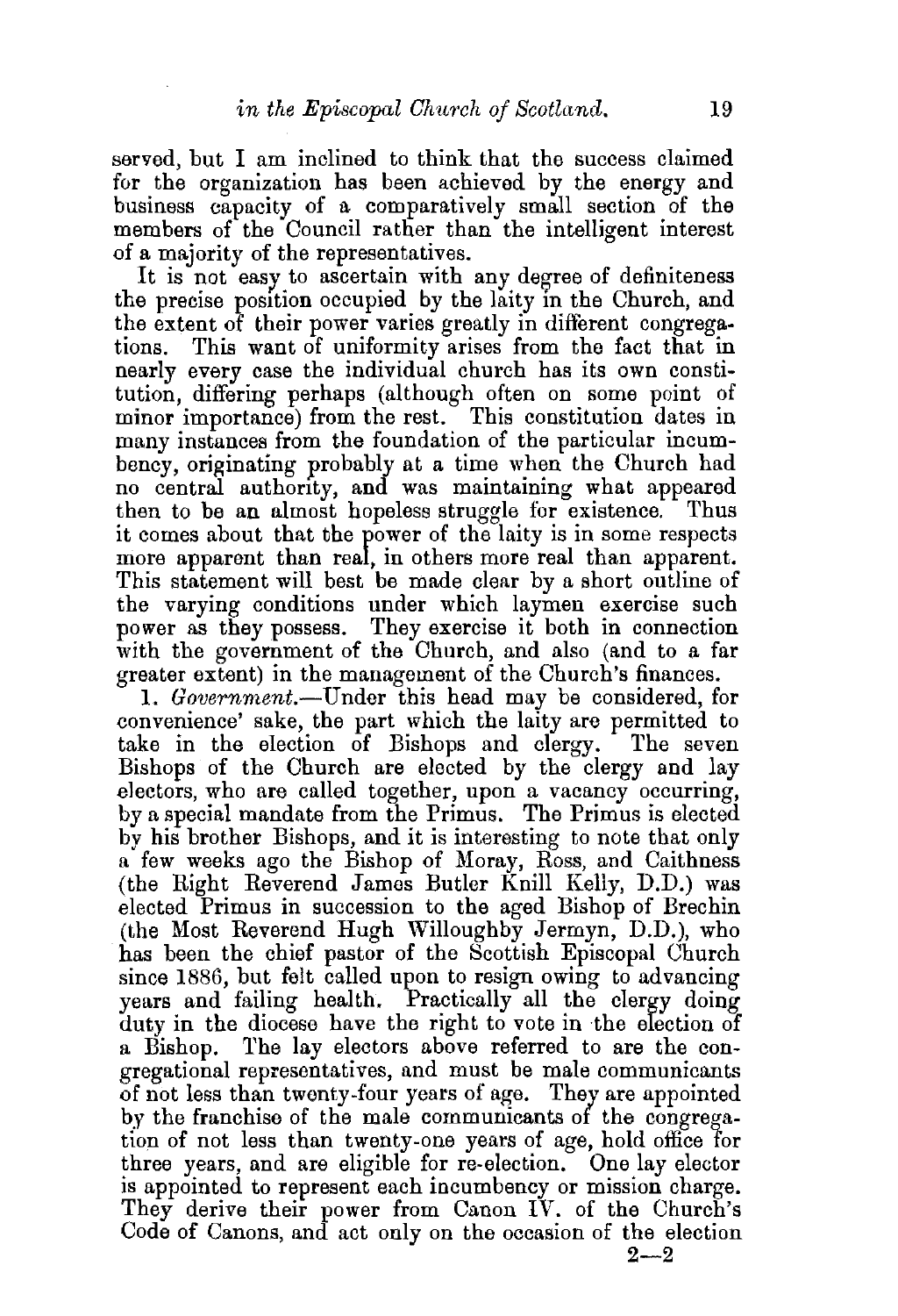of a Bishop. In that election they have no power of nomina~ tion, and they vote in a separate chamber from the clergy. The nomination takes place in the presence of the whole of the electors, but must come from the clerical side. It is competent for any elector to address the meeting in regard to the nomination made. For the purpose of voting the two chambers are then formed, and in order to secure election a majority in favour of the nominee must be recorded in both chambers. Failing this double majority, the Canon provides that the meeting may either proceed to take another vote for the same or another person, or may adjourn from time to time; and should no appointment be made by the expiration of six months from the issue of the mandate, the right of election falls into the hands of the Episcopal Synod- $i.e.,$  the Bishops of the Church. It will thus be seen that, while the laity have no power of nomination in the election to the Episcopate, they have the power to block the way should a candidate not congenial to them be proposed. In the election of the clergy they occupy a totally different and very much stronger position, but here their power varies in different congregations. The constitution of the majority of the incumbencies confers upon the Vestry all the prerogatives of a close corporation. They nominate and elect their own clergyman. He is chosen by them, and remains at their pleasure. In the words of Canon XIII.: "When the Pastoral Charge of any church becomes vacant, the right of presentation shall be exercised by the person or persons in whom the said right is vested by the constitution of the said church, or whose right of patronage has been established to the satisfaction of the Bishop of the diocese. If any dispute arise as to the person or persons in whom the right of presentation is vested, the question shall be determined by the Bishop of the diocese, subject to an appeal to the Episcopal Synod, provided that in all cases wherein the Bishop of the diocese is one of the parties in such dispute, the question shall go direct to the Episcopal Synod." The right of presentation is in many cases vested in the Bishop of the diocese, in other cases in trustees, in others in private individuals, in several in a combined patronage of Bishop and trustees or Bishop and Vestry ; but the Vestry (as elected by the congregation) is by far the most powerful elective agency within the Church, and is often called upon to undertake a task of much delicacy and no little responsibility. It is euphemistically stated that "Charges are raised to incumbencies by the Bishop in his Diocesan Synod after the application from the congregation has been considered," but the fact remains that the power of veto with which the Bishop is vested is exercised upon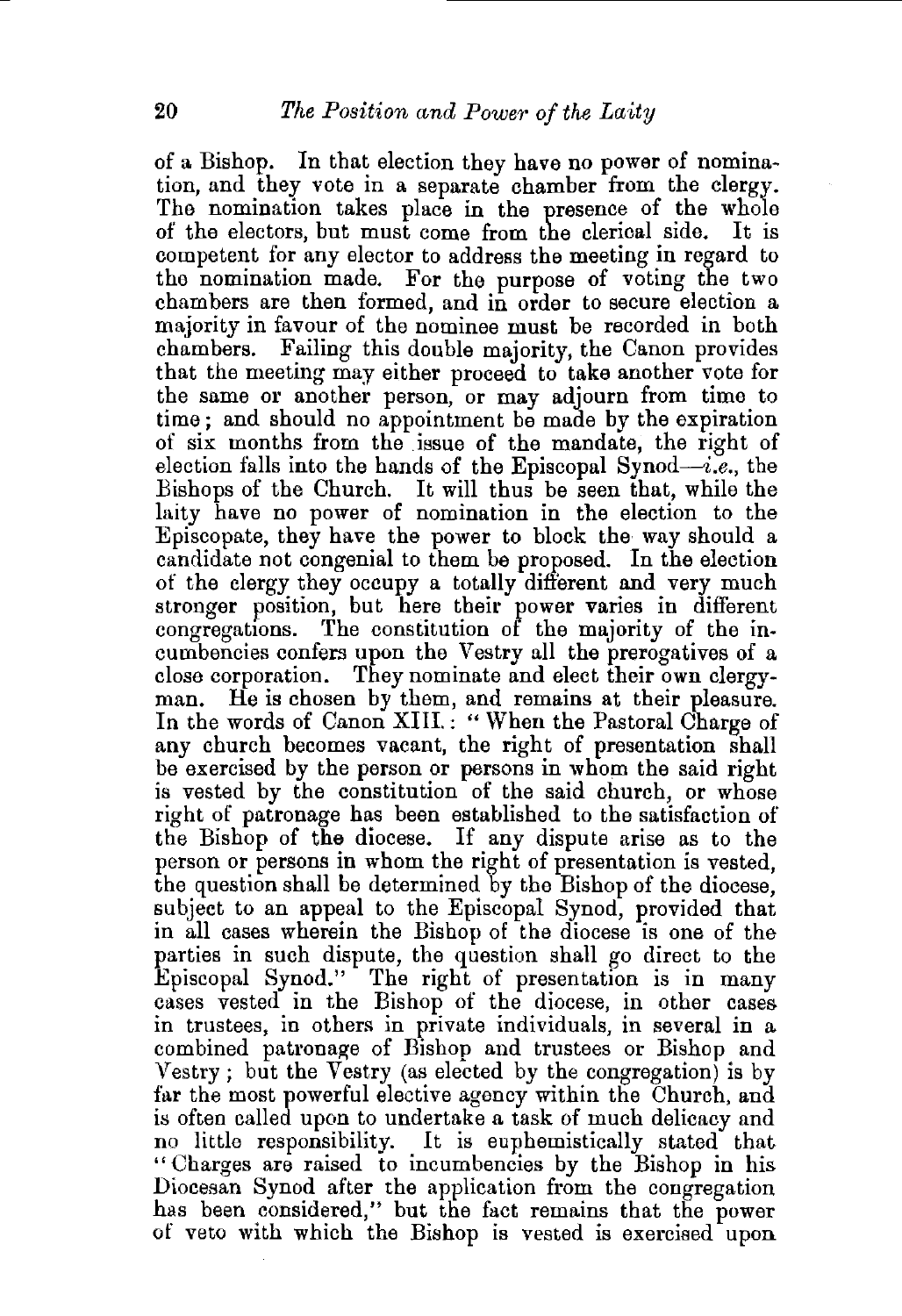only very rare occasions. I do not remember a single instance of a Bishop refusing to install an incumbent chosen by the congregation through their representatives the members of the Vestry. I can call to mind the case of an incumbency to which three nominations have been made within less than ten years, and the congregation in question seem quite determined not to settle down until they meet with a pastor after their own heart. Whether this is for the good of the Church or not is not so apparent, and is a question that I am not at the present moment concerned with; but the fact remains that in certain cases the power possessed by the laity is a very real power, and that they do not hesitate to exercise it. It is, however, not a general power, enjoyed by every member of the Church who may be elected by the congregation to the position of church manager (as the members of the Vestry are termed), but extends only to those cases where the Church managers have the right of presentation to the incumbency. In one church a manager may have very extensive powers and serious responsibility; in another his influence is as restricted as that of the English churchwarden. In more than a half of the 189 incumbencies of the Church, the right of presentation rests with the Vestry or other representatives of the congregation, and the qualification of the congregational power to be found occasionally in the Church's Year-Book in such announcements as "Patrons: The Vestry, with the consent of the Bishop"; or "The Vestry, with the Bishop as adviser"; or "The Vestry, the Bishop sitting as a member of the Vestry for this purpose," merely serves to accentuate the fact that the lay position in the matter of the election of pastors is, where it obtains at all, a very strong one.

For the purposes of the general administration of the secular affairs of the Church (apart from finance, which will be dealt with separately), the laity are entitled to at least an equal voice with the clergy. Here, again, the practice varies under the differing conditions of the constitutions of the various churches; but, speaking generally, the church managers (or Vestry) are responsible for the proper maintenance of tho fabric of the church and rectory, the arrangements for seating are in their hands, and the appointment of organist rests with them. In every case it has clearly been the aim of the framers of these statutes or constitutions to relieve the clergy as far as possible from the trouble and worry of purely business matters, leaving them free to give their whole attention to the conduct of the services of the Church and their ministerial duties generally. And to the laity also is given a large share in the management of the Church's schools. Seventy-three day-schools are maintained by the Scottish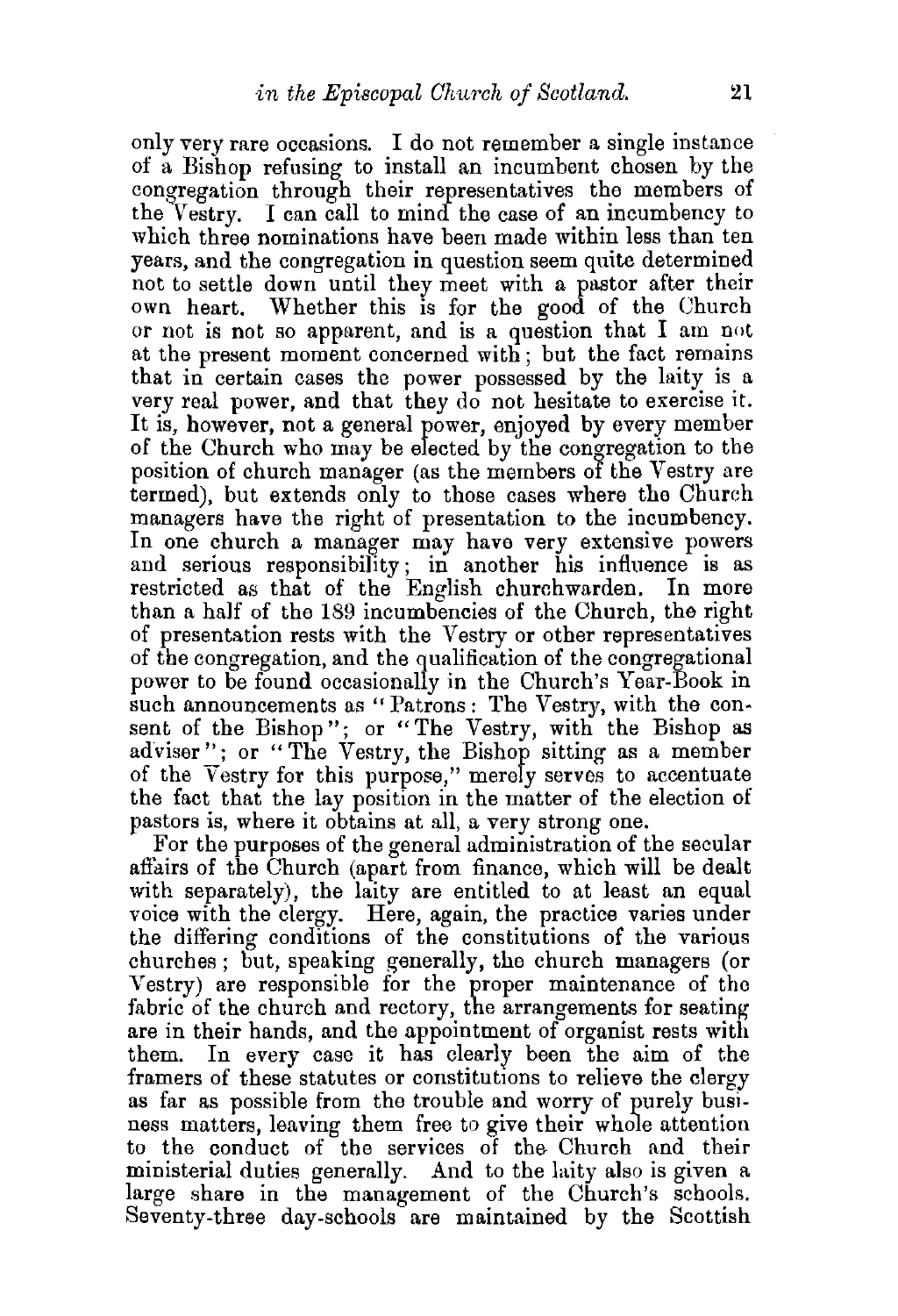Episcopal Church, and more than 13,000 scholars receive their education under Episcopalian masters and mistresses, who are subject to the control of a governing body of school managers. These committees are differently constituted in different dioceses, but in nearly every case there is at least one lay member for each clerical member. They do good work, without any assistance from the State or from the rates beyond the grant given to all elementary schools, and it is satisfactory to be able to record a steadily increasing number of scholars and a standard of education (as shown by the reports of the Government Inspector) equal, in most cases, to that of the rate-aided Board Schools.

It will thus be seen, I think, that the measure of autonomy conceded to the laity in matters of local administration in the Episcopal Church in Scotland is considerable. The weak point lies in the fact that it is not uniform. incumbencies by direct congregational vote exists but in few cases; but the Church managers, with whom, as has been shown, patronage rests in so many cases, are elected by the popular vote (and as a rule have to be re-elected every third year), and may in most cases be trusted to make choice of a pastor who will be acceptable to the majority of the congregation. The Bishops, on the other hand, where the selection is )eft entirely to them, naturally, in nearly every instance, select men of their own school of thought, without reference to the predilections of the particular congregation concerned.

Beyond the powers already referred to, members of the Church who are communicants are entitled<sup>1</sup> to attend the meetings of the Diocesan Synod (consisting of the Bishop and beneficed clergy of the diocese), and to address the synod upon the subject which may happen to be under discussion, but not to vote. They may also be licensed by the Bishop, as lay-readers and catechists,<sup>2</sup> to read the Common Prayer and Holy Scriptures at such places within the diocese as he may deem expedient. And, further, a layman may under special circumstances be permitted by the Bishop, at the request of any rector or priest in charge, to address a congregation in the church.<sup>3</sup>

In connection with the government of the cathedral churches, the constitution also varies in different dioceses. In the case of an existing church appointed a cathedral, the existing constitution remains in force, and it would appear that in such a case the appointment of the cathedral clergy rests with the church managers if the patronage of the charge vests in them. In the case of the erection and institution of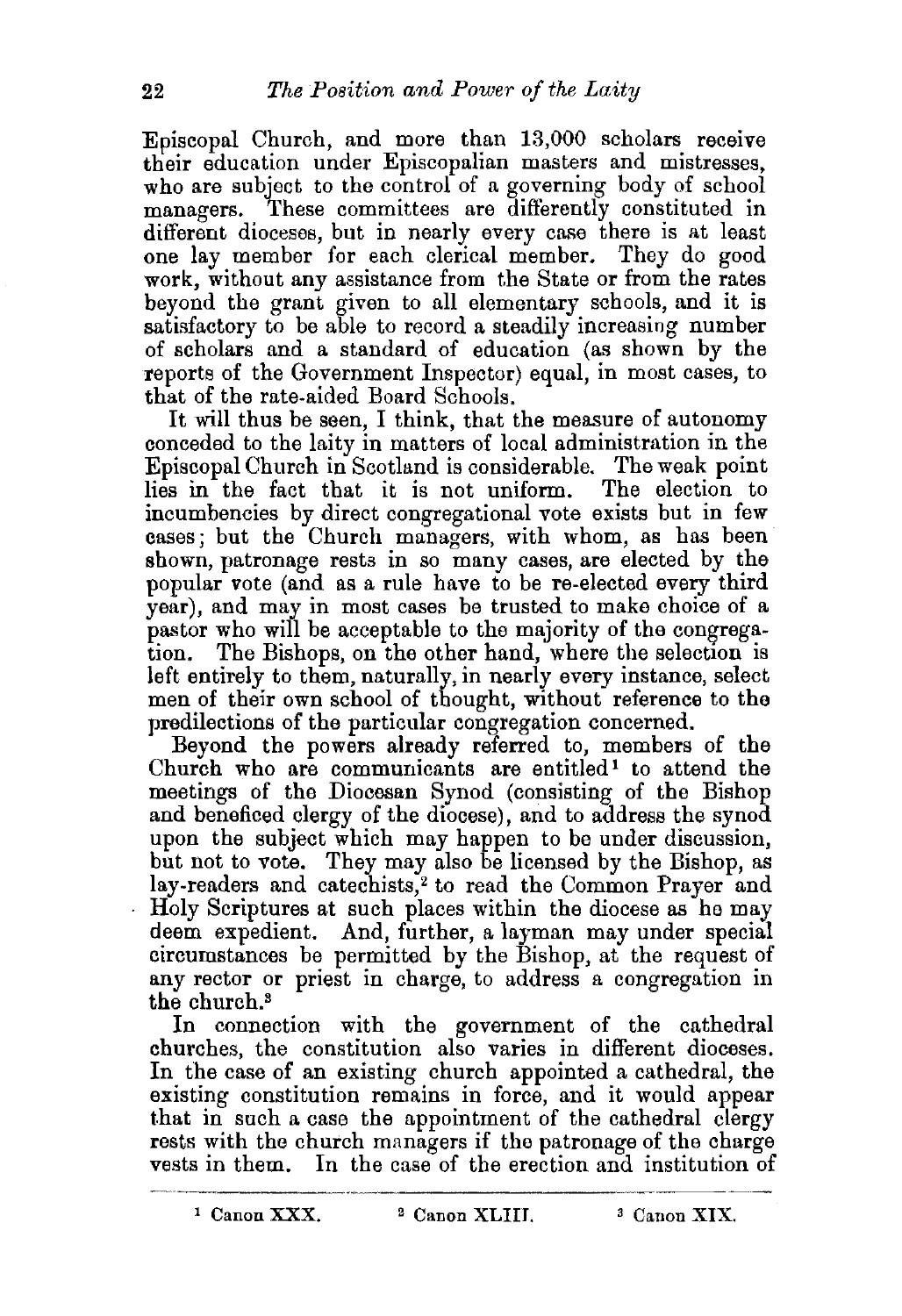a new cathedral, however, the Bishop becomes the head of the cathedral,<sup>1</sup> and the appointment of the Provost (as the rector of the cathedral church is termed) and other clergy rests with him. The Dean of the diocese is not necessarily con-The Dean of the diocese is not necessarily connected with the cathedral; his charge may be at the other end of the diocese, but he is always a member of the Chapter. The more modern cathedrals *(i.e.,* instituted since 1876) are governed in accordance with a code of statutes approved by the Bishop and the Diocesan Synod, but no layman has any voice in the administration of these statutes. The general management of the financial affairs of the cathedral is, however, usually vested by a separate constitution in a congregational committee consisting of the Provost and precentor, acting *ex-officio,* and a dozen laymen, eight being elected by the popular vote and four afterwards appointed by the Provost. This committee not only deals with financial affairs, but has the power of nominating the organist, choir-master, choir, vergers, and any other laymen engaged in the service of the Church. In connection with Cathedral administration, there has recently arisen a case of much interest as illustrating the conditions of government obtaining in the Scottish Episcopal Church. The Provost of a cathedral (and Dean of the diocese), finding himself unable to see eye to eye with his Bishop, felt called upon to resign his Provostship, in order, as he expressed it from the pulpit, that the cathedral might become, as in the days of the in the same diocese, the majority of whom were in sympathy with the views of the ex-Provost on Church questions generally, at once invited him to become their pastor, the incumbency having recently become vacant, and he was elected to the charge by the unanimous vote of the church managers, and was soon afterwards installed by the Bishop for whose comfort in matters ecclesiastical he had shown so much consideration. Everything was conducted amicably, and all concerned remain good friends. The instance is probably unique, but goes to prove, I think, that the freedom of a Free Church has some advantages, and that the power of patronage is at least sometimes in good hands when it is vested in the congregation.

The position and power of the laity thus far defined has relation almost exclusively to questions of local autonomy. It is, as will be seen, considerable, but a varying quantity. In matters of discipline pure and simple the laity have no voice; the Primus and Bishops hold undisputed sway. is difficult to see how it could well be otherwise. The value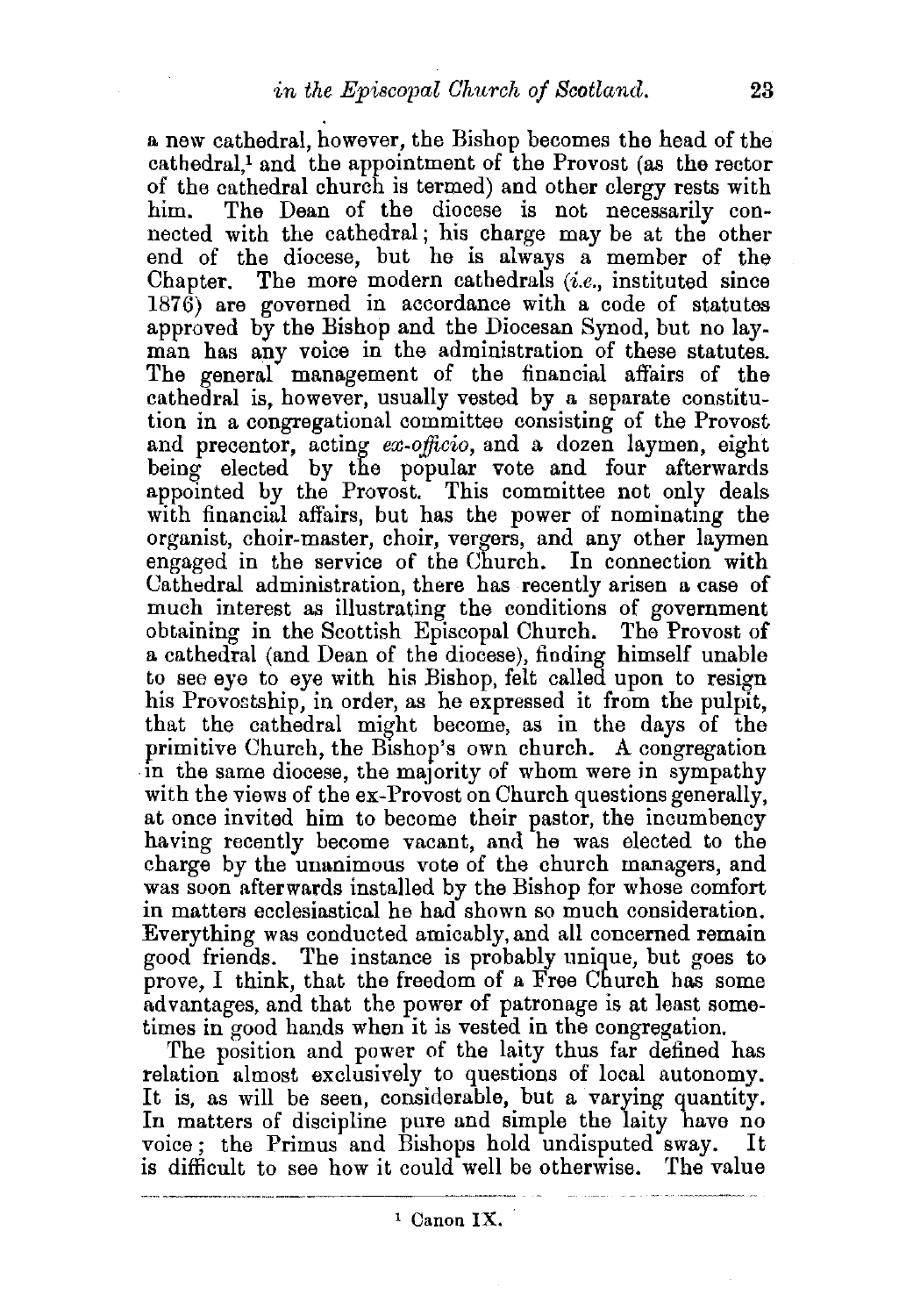of the Episcopacy as an organization lies in the strength and supremity of the ruling power, within the limits to which the Church as a whole resolves that that power shall extend. In the most delicate questions of discipline the authority must rest with the chief pastor. It behoves the laity, therefore, to appreciate and use with the greatest care the power given to them in the election of their Bishops. But it is in questions connected with the finances of the Church that the position of the laity in the Scottish Episcopal Church is best defined, and here the power conceded to them is not only real, but has universal application.

2. *Finance.-The* financial affairs of the Church are in the hands of the Representative Church Council. This Council consists of the Bishops, all instituted and licensed Presbyters, diocesan officials, and a lay representative from each incumbency and licensed mission in the Church. The function of the Council is to be the organ of the Church in all matters of financial administration; to take cognisance of the whole financial affairs of the Church; to have custody of all the corporate funds of the Church (so far as committed to it); and to collect and distribute money for all Church purposes of a general or corporate character (as distinguished from those which are strictly congregational or diocesan), but does not deal with questions of doctrine or worship, nor with matters of discipline save to give effect to canonical sentences of the Church. Tbe Council meets annually in one of the large towns of Scotland, but the work is carried on throughout the year by an Executive Committee, and by Boards having the control, respectively, of the Clergy Sustentation Fund, Home Missions, Education, and Foreign Missions, all of which hold frequent meetings at the central offices of the Council in Edinburgh. The lay representatives are elected by the The lay representatives are elected by the cathedral and church congregations at an annual meeting held for the purpose. Owing to each misson being entitled to send a representative, the number of laymen on the Council is slightly in excess of the number of clergy. On the Executive Committee the laity preponderate in the proportion of about two laymen to one clergyman, but on the Boards dealing with Education and Missions the clergy have the majority. A reference to the report of the Council for the current year shows that nearly all the members of these committees, both clerical and lay, attend the meetings with exemplary regularity, and it may fairly be claimed for the Council that since its inception a great advance has been made in the administration of the financial affairs of the Church. How far this success is due to the excellent work done by the permanent officials at the central offices it is not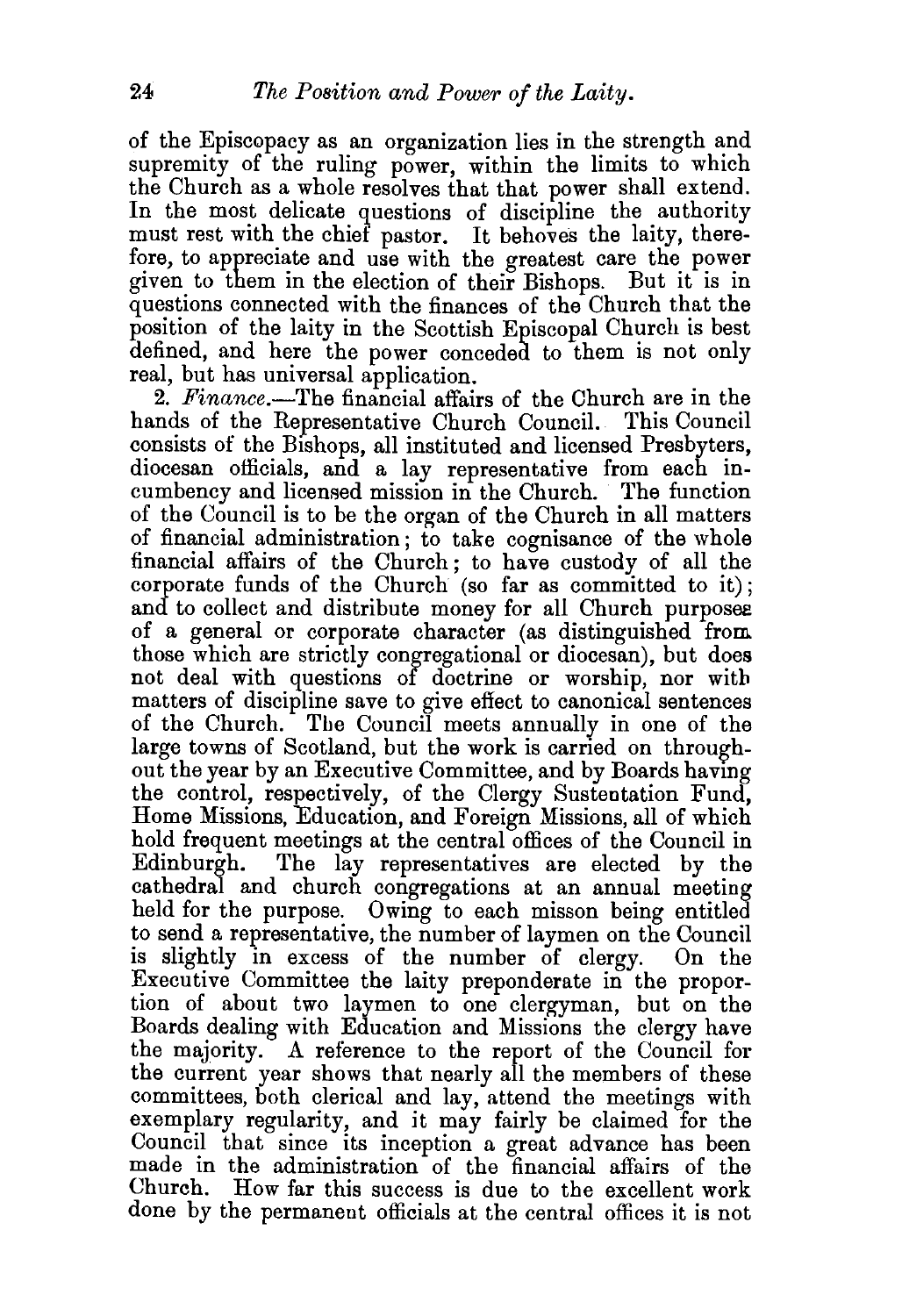easy to judge, but to them and to a small body of enthusiastic members of the Church resident in Edinburgh much must be ascribed. The Council, however, is almost entirely dependent upon the congregation for supplies, and here again it is to the local organization and energy that we must look if we wish to discover what opportunities of usefulness the laity enjoy, and whether they use them well. One of the chief duties of the Vestry or congregational committee is to collect contributions to the Clergy Sustentation Fund. These contributions usually take the place of pew-rents, and in a well-organized congregation the district (corresponding to the English parish, but topographically embracing a great many parishes) is divided into several "wards," for one of which each member of committee is responsible. The actual work of collection is carried out by lady members of the congregation, who report to the member of committee who has charge of their ward. In small districts the whole of the work is often done by the secretary to the Vestry; but in a selfsupporting Church the Clergy Fund is necessarily of the highest importance, and in no field has the Representative Church Council done such good work as in the effective organization of the means for dealing satisfactorily with the<br>Church's requirements in this direction. The collections for Church's requirements in this direction. the other central funds are made in church at the discretion of the incumbent. The division of the Clergy Fund is made on the equal dividend principle, each incumbency being allotted the same amount.

The laity are also represented (to the extent of one representative from each congregation, with a few additional members) on the Diocesan Council, of which the Bishop and all the clergy are members, which meets twice a year for the purpose of dealing with questions of diocesan finance.

Those who are seeking for the Church of England a measure of autonomy, which will give the laity of that Church a position of much greater responsibility than they now possess, will probably not see much that is attractive in the limited power enjoyed by their Episcopalian brethren in Scotland. In the Scottish Episcopal Church the statutory government of the affairs of the Church at large rests with (1) The Episcopal Synod, consisting of the Bishops and dealing with appeals and with accusations against Bishops. The laity have no voice here. (2) The Provincial Synod, called together only on rare occasions, and consisting of the Bishops (who form the First Chamber), and the Deans and a proportion of the clergy specially elected by the Diocesan Synod (who form the Second Chamber). The Provincial Synod has the sole power of legislating for the Church by the enactment or amendment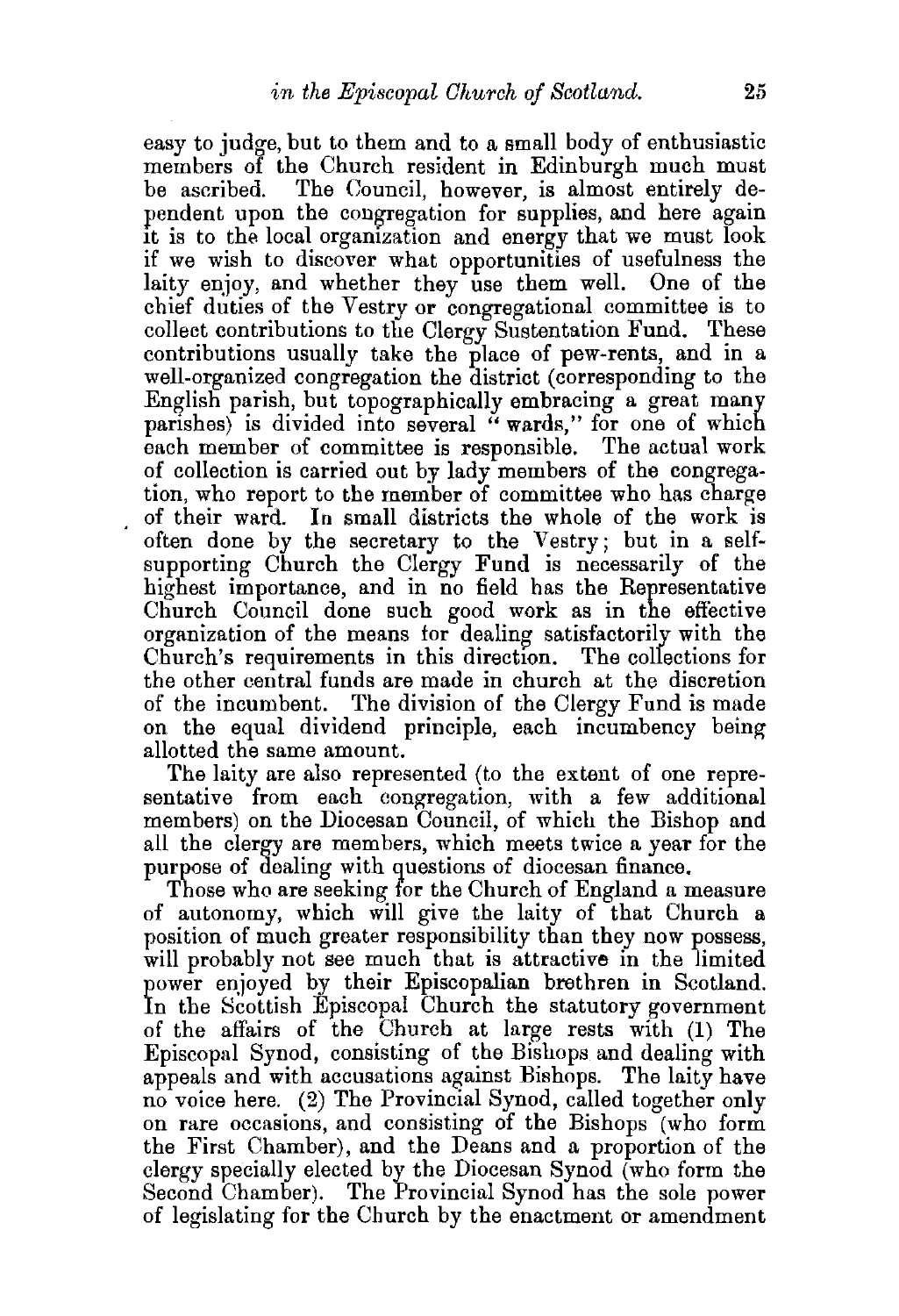of canons. The laity have no voice here.  $(3)$  The Representative Church Council, the constitution of which has already been fully explained. Here the laity have at least an equal voice with the clergy. They have as large a share in the control of the finances of the Church as their clerical brethren, they have an equal voice in the election of Bishops, and they possess the right of presentation in the case of the majority of the incumbencies.

Compared with the Church of England the Episcopal Church in Scotland may be described as possessing complete autonomy, for it is entirely self-governing. No man of alien religion has the right to legislate for its members, but this has been so only since  $1864$ , the date of the Act removing the disabilities affecting the Bishops and clergy of the "Protestant Episcopal Church in Scotland.'' Since then it has been a free Church, and has made some use of its freedom. It has much yet to learn—much ignorance within its walls and without to contend with-and, as in England, it will probably depend upon the combined and continuous effort of clergy and laity united in the bond of one community of purpose, whether or not it be proved in the future that there is nothing in the principle of Episcopacy opposed to the attainment of the highest perfection of order and good government.

Briefly, then, the layman in the Scottish Episcopal Church who takes an intelligent interest in the Church's work, and is not afraid to accept responsibility, has certain opportunities for usefulness denied to the layman in the Church of England. It would be idle to say that he appreciates these opportunities at their full value, or even that, in the great majority of cases, he understands that they are open to him. The average layman is as little versed in Scotland as in England in the principles of government ruling the administration of his Church's affairs. There is a widespread indifference in lav There is a widespread indifference in lay circles to all matters connected with organization, whether relating to the Church, the diocese, or the congregation, and a lamentable lack of interest in such questions is manifested by all but a very small minority of the members of the Church. Membership of the different committees is rather avoided than sought after, and the attendance at Synod and Council is not what it should be. In this and other respects the laity of the Church in Scotland differ in only a very slight degree from their Episcopalian brethren in England. As a rule, little interest is taken in the election of office-bearers, and there is little or no competition for the honour of representing the congregation as lay elector or lay representative. The question of Church administration is rarely referred to from the pulpit,